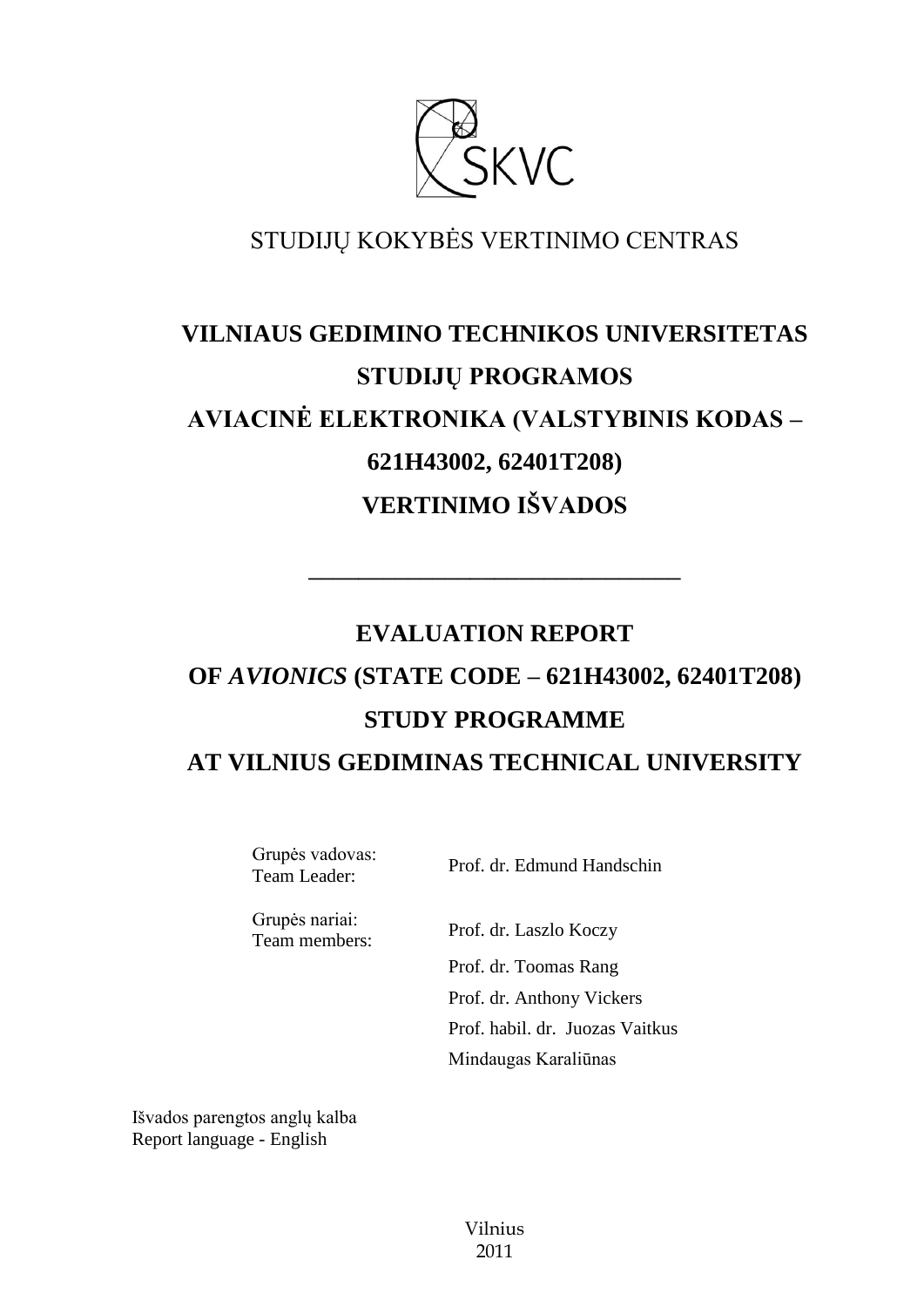# **DUOMENYS APIE ĮVERTINTĄ PROGRAMĄ**

| Studijų programos pavadinimas                           | Aviacinė elektronika               |
|---------------------------------------------------------|------------------------------------|
| Valstybinis kodas                                       | 621H43002, 62401T208               |
| Studijų sritis                                          | technologijos mokslai              |
| Studijų kryptis                                         | aeronautikos inžinerija            |
| Studijų programos rūšis                                 | universitetinės studijos           |
| Studijų pakopa                                          | antroji                            |
| Studijų forma (trukmė metais)                           | nuolatinės (2)                     |
| Studijų programos apimtis kreditais                     | 112                                |
| Suteikiamas laipsnis ir (ar) profesinė<br>kvalifikacija | aeronautikos inžinerijos magistras |
| Studijų programos įregistravimo data                    | 2002 m. birželio 14 d.             |

# **INFORMATION ON ASSESSED STUDY PROGRAMME**

–––––––––––––––––––––––––––––––

| Name of the study programme.                           | Avionics                           |
|--------------------------------------------------------|------------------------------------|
| State code                                             | 621H43002, 62401T208               |
| Study area                                             | <b>Technological Sciences</b>      |
| Study field                                            | aeronautical Engineering           |
| Kind of the study programme.                           | university studies                 |
| Level of studies                                       | second                             |
| Study mode (length in years)                           | full-time $(2)$                    |
| Scope of the study programme in national<br>credits    | 112                                |
| Degree and (or) professional qualifications<br>awarded | Master of Aeronautical Engineering |
| Date of registration of the study programme            | 14 June, 2002                      |

© Studijų kokybės vertinimo centras

The Centre for Quality Assessment in Higher Education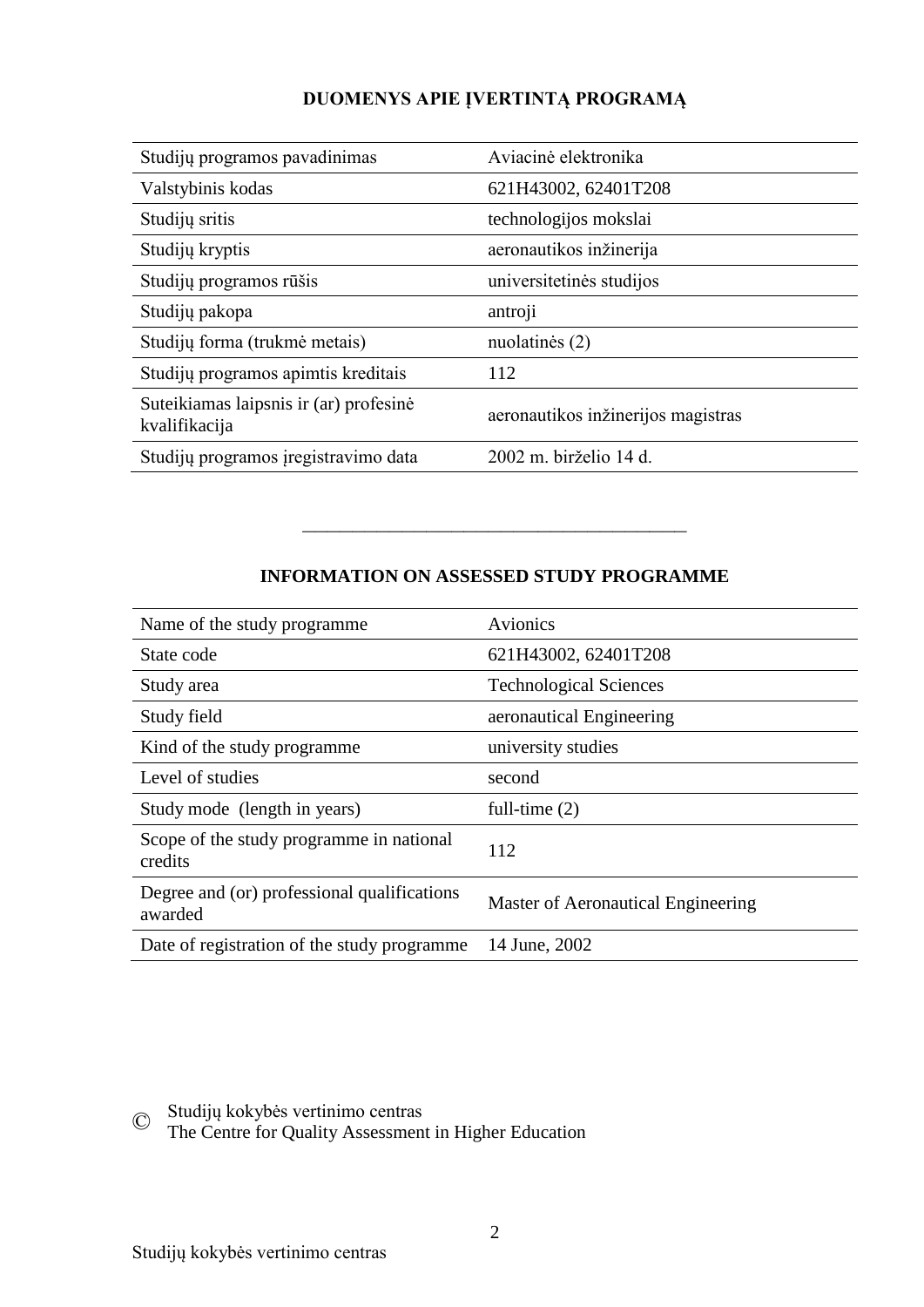# **CONTENTS**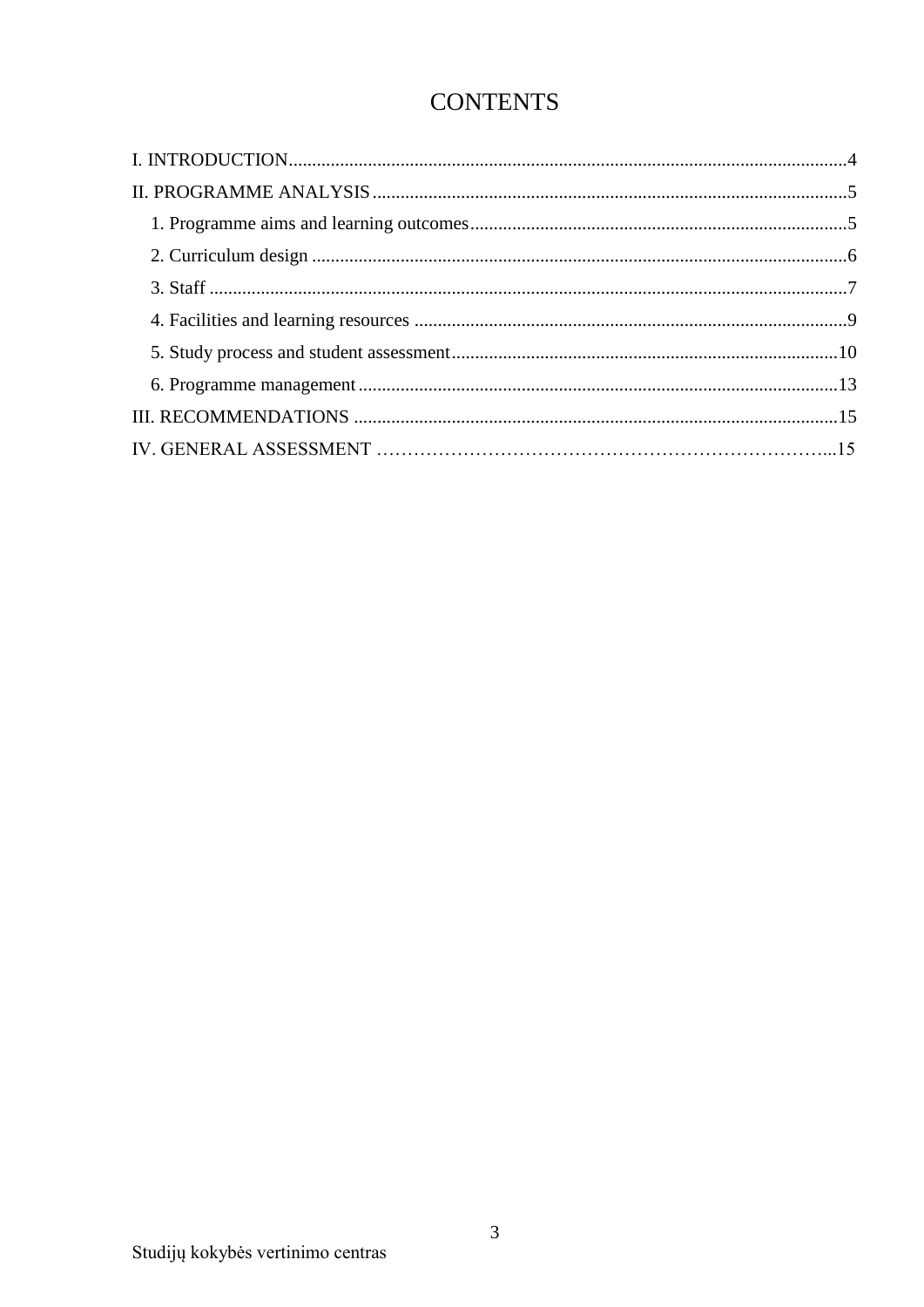#### <span id="page-3-0"></span>**I. INTRODUCTION**

The evaluation report is based on the self-assessment report (SAR) prepared by the Assoc. Prof. Algimantas Jakučionis, Head of the Department of Avionics at the Antanas Gustaitis Aviation Institute (AGAI) together with his team. A previous evaluation of study programme was carried out on 8th of February, 2001 by a group of experts formed by the Centre for Quality Assessment in Higher Education. The members of the group were Prof. habil. Dr. V. Laurutis (chairman), Prof. habil. dr. S. Gečys, Prof. habil. Dr. A. Lukoševičius, and doc. dr. K. Maceika. The recommendations of the 2001 review are summarized in appendix 5 of the SAR. Since 2010 the programme is assigned to the field of Aeronautical Engineering and graduates of this programme will receive a Master in Aeronautical Engineering.

The onsite visit took place according to the following agenda on Nov. 11, 2011.

| <b>Friday, 11 November</b>                      |                                                                      |  |
|-------------------------------------------------|----------------------------------------------------------------------|--|
| Visit at Vilnius Gediminas Technical University |                                                                      |  |
| <b>Avionics (MA programme)</b>                  |                                                                      |  |
| $09.30 - 11.00$                                 | Visiting auditoriums, libraries, other facilities (studios, teaching |  |
|                                                 | spaces, computer services, etc.)                                     |  |
| $11.00 - 11.15$                                 | <b>Break</b>                                                         |  |
| $11.15 - 11.45$                                 | Meeting with faculty administration staff                            |  |
| $11.45 - 12.45$                                 | Meeting with staff responsible for preparation of SAR                |  |
| $12.45 - 14.00$                                 | Lunch                                                                |  |
| $14.00 - 14.45$                                 | Meeting with teaching staff                                          |  |
| $14.45 - 15.30$                                 | Meeting with students                                                |  |
| $15.30 - 16.00$                                 | Familiarizing with students' course and final papers (thesis),       |  |
|                                                 | examination material                                                 |  |
| $16.00 - 16.30$                                 | Meeting with alumni                                                  |  |
| $16.30 - 17.00$                                 | Meeting with employers                                               |  |
| $17.00 - 17.15$                                 | Experts private discussion and finalisation of the visit             |  |
| $17.15 - 17.30$                                 | Introduction of general remarks of the visit to the university       |  |

<span id="page-3-1"></span>The evaluation report and the recommendations is the consolidated result defined by the entire evaluation team.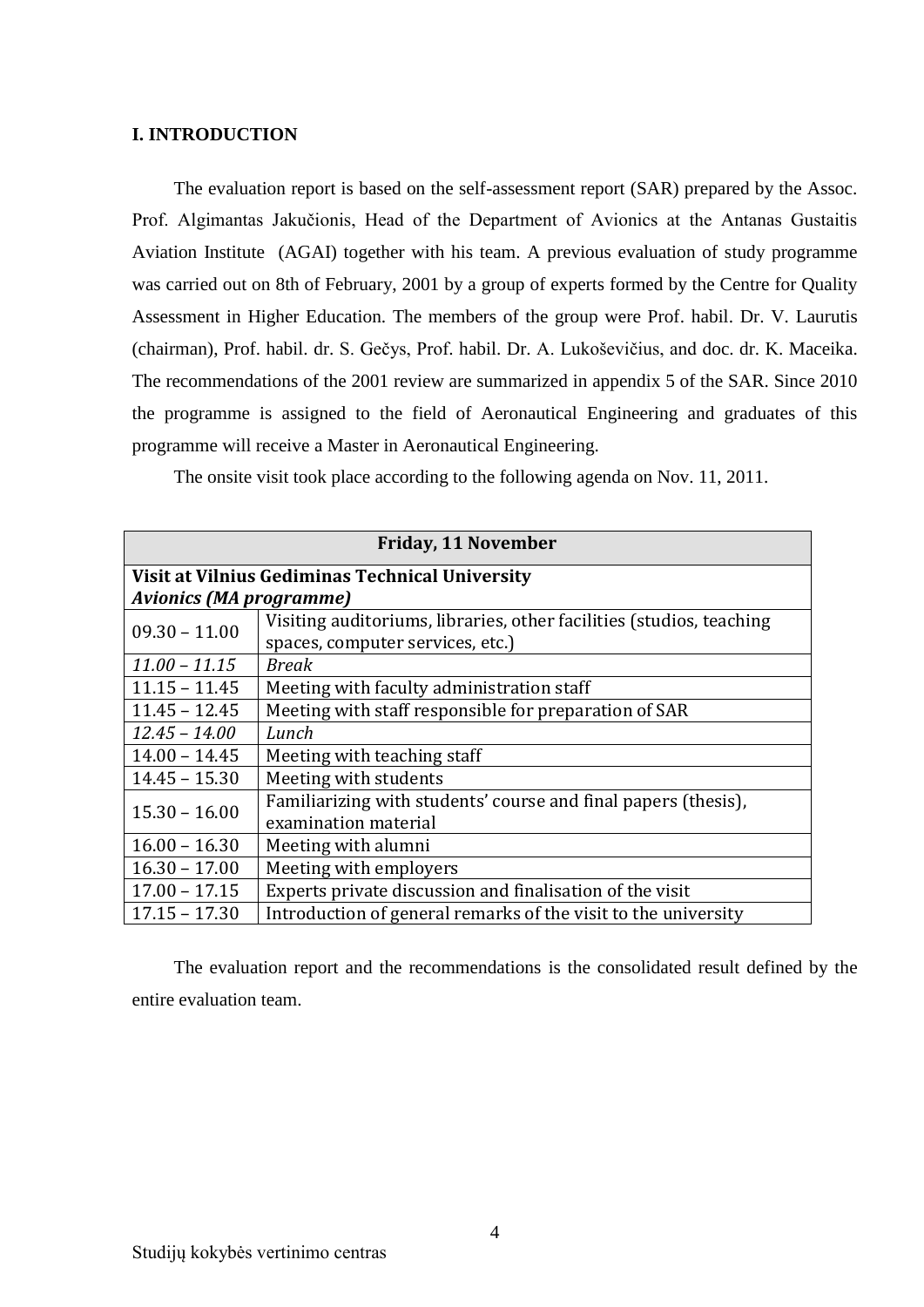#### **II. PROGRAMME ANALYSIS**

#### <span id="page-4-0"></span>*1. Programme aims and learning outcomes*

Preparation of higher education specialists in electronics engineering has crucial importance for the Lithuanian new industry. During the next decade the need for highly qualified electronics engineers duplicates probably in 2020. But the need of specialists in avionics, which is a very specific branch of electronics engineering, the situation differs strongly from the general development curve. Namely, the needs for extremely highly qualified engineers in avionics does not need to rapid increase in such a small country like Lithuania not having internationally recognized aviation and space industry. Therefore the quality demands for such study programme should be very highly specified and carefully followed, and the in-depth knowledge and creative thinking is required from the graduates. An international orientation of the syllabus is mandatory in order to satisfy the future requirements of specialists in the field of avionics. To close the gap between theory and practical applications requires innovative and creative thinking and well equipped laboratory base. Unfortunately the quality level of the specific study laboratories presented to the evaluation team was partly out-of-the-date and equipped with the old soviet type measurement devices and boards. Therefore, it is difficult to believe that the adequate transfer of practical knowledge could take place in all subjects under this particular study programme. The program aims and learning outcomes are based clearly on academic requirements. The public and labour market needs are unclear, because the comparable financial analysis is missing whether it has sense to keep the study program alive in Lithuania or could it be much more effectively realized (financially cheaper) preparing the need of few avionics specialists somewhere else in Europe on much higher practical training quality level. The programme aims and learning outcomes are described in a standardized way in three statements, and they seem to be in agreement with the all national legislation rules. The statements are understandable and cover almost the key topics to be expected from the Avionics MA degree. The second statement is rather long and, but still acceptable by the content. On base of SAR in brief the Avionics MA program is aimed to prepare master-degree holders, who are able to work at aviation administration, enterprises providing design and production service regarding the aviation electronic techniques. The graduates also acquire specific knowledge in the field of air law, aviation safety and understanding and skills contiguous with the field of avionics. Such an enough wide description of aims indicates to the possibility that at least two different specializations are needed. One of them is strongly dedicated to the understanding of electronics and communication design engineering, which means strong electronics engineering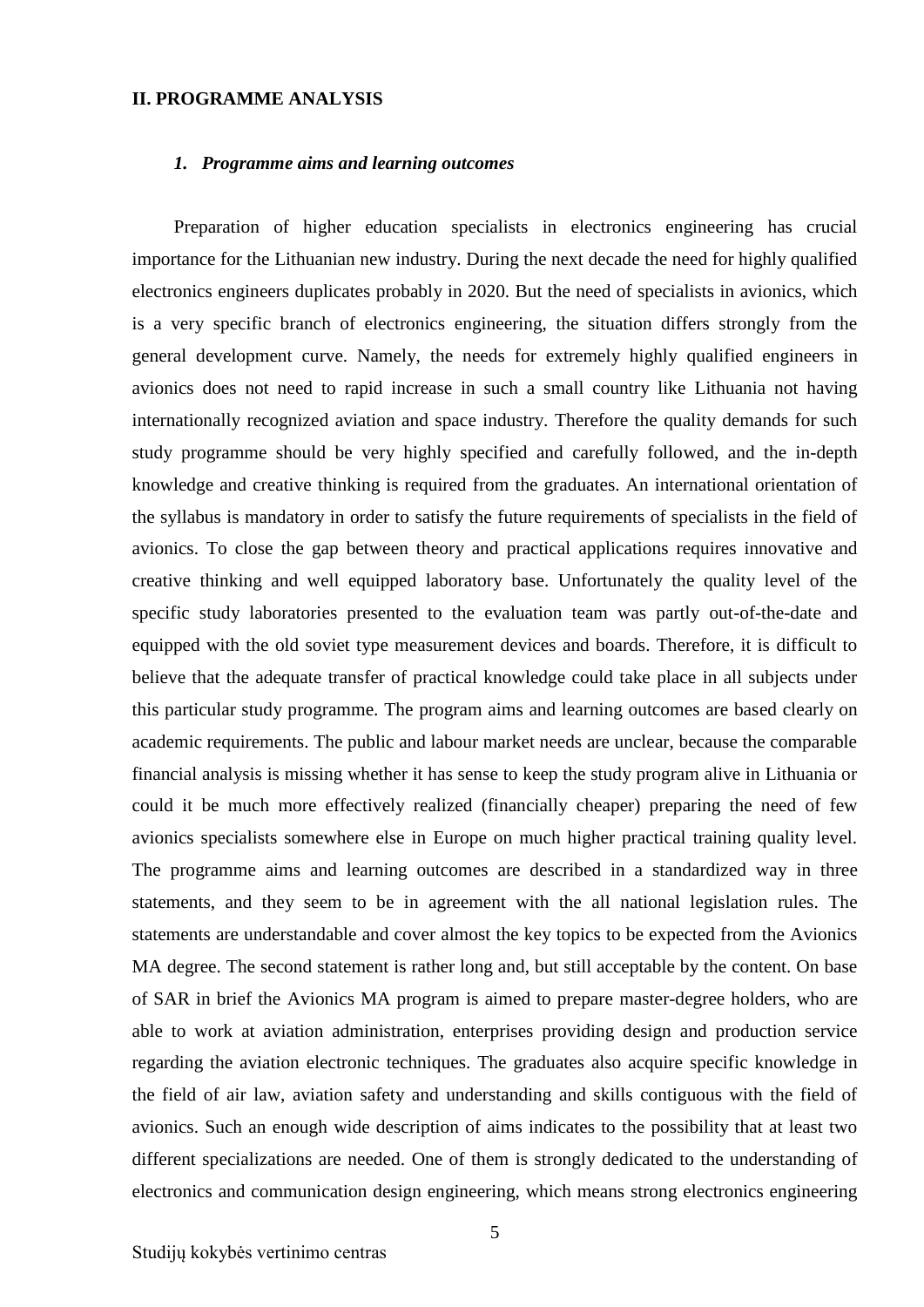base with additional specific knowledge in aircraft control, communication and navigation. And another should be oriented to management, business, control, and administration skills development, based on strong electronics and communication engineering knowledge base as well.

The program learning outcomes are grouped into the four groups, knowledge, understanding, special skills, and general abilities. Within the group understanding the phrases "ability of understand" and "understanding" has been used. Some doubts rise how these phrases could be evaluated by the readers. In general the learning outcomes are clear, but cover only a part of the program general aims. Therefore the program aims and study outcomes only partly coincide with each other.

Looking the content of the specialization courses like Aviation Navigation Equipment, Satellite Navigation Methods and Systems, Measurement of Electronic Aviation Systems, Aviation Computer Systems, Radar Theory and On-board and ground Systems, etc., the term aviation or avionics seems to be very often simply added to the course name or content, because in reality the course generally is rather traditional electronics engineering course with minor orientations or focuses to aviation applications. So, the whole program looks pretty much like a conceptual overview for electronics systems and to these systems tailored specific aircraft or space applications, and therefore did not give the assuredness to the evaluation team about the acceptable quality level to the whole avionics master program.

### **Weakness**

- The present study programme is rather a conceptual overview of electronic systems associated with the aircraft industry;
- Programme aims only partly coincide with the study outcome.

# <span id="page-5-0"></span>*2. Curriculum design*

The avionics study programme comprises 112 ECTS credits with the duration of two year study cycle. The "Avionics" programme executed in the period 2006-2010 was assigned to the area of Technological sciences, field of Electronic Engineering and, after completion of this programme the graduates received a Master degree in Electronic Engineering. After 2010 the awarded degree will be the Master degree in Aeronautical Engineering (H400). The specialisation study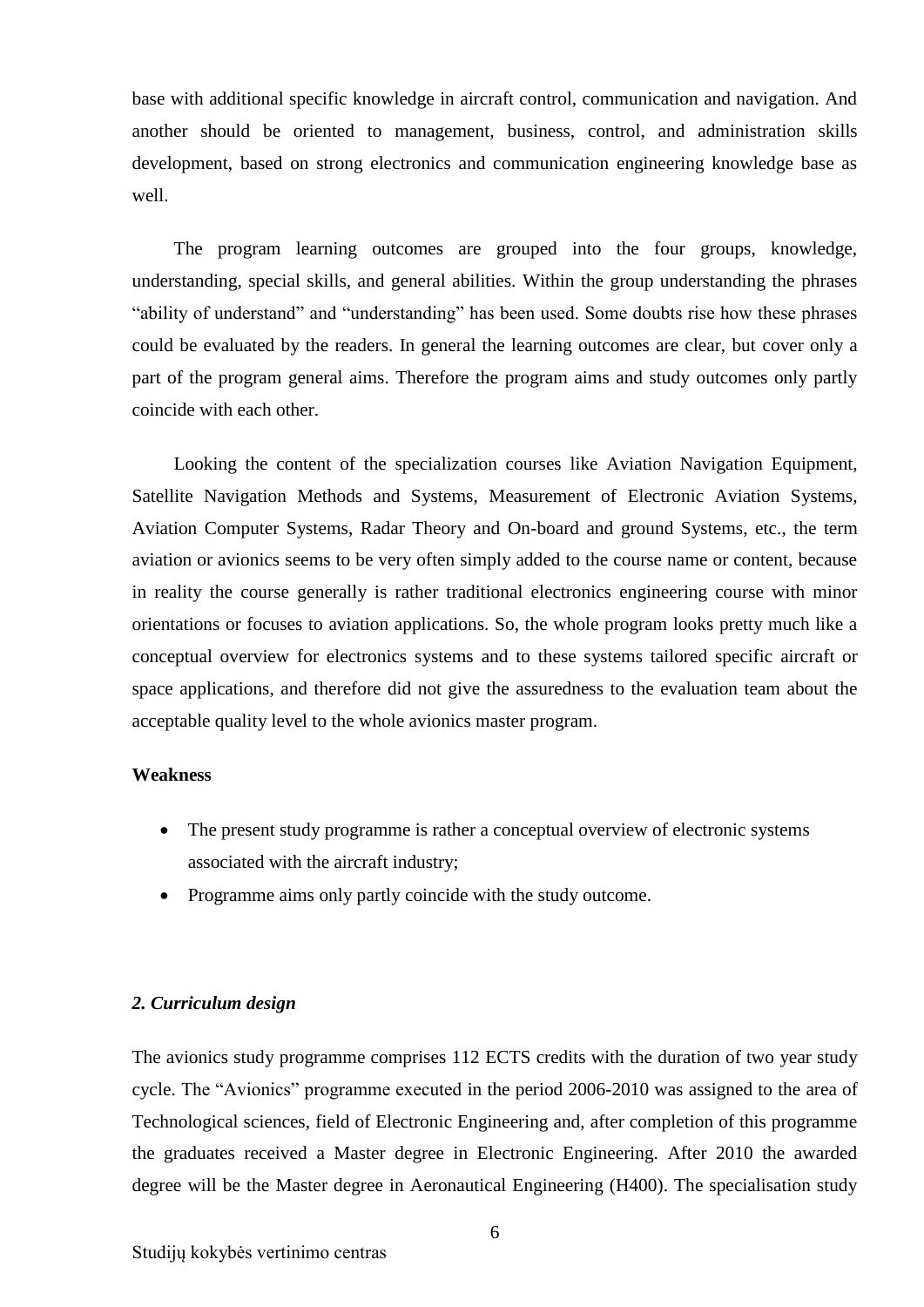programme starts already from the first semester with a total of 18 credits. The volume of optional courses is 6 ECTS and the degree theses add 22 ECTS credits. According to SAR the study load is in average 35.5 hours weekly.

In previous point titled "**Programme aims and learning outcomes"** we recognise that only one specialization is today available for the curriculum, and there is no evidence whether there have been any discussions about possible opening of the second specialization for the curriculum dedicated to the management, business, control, and administration orientation in the near future. One reason, why it is so as it is concludes clearly form the study program itself: only two "non-electronic/non-communication" oriented courses are available today, namely "Aviation Safety" and "Air Law" courses, which are prepared and included into this curriculum. The second, but more serious reason concludes clearly from the availability of competent staff. The teaching methods comprise different methods e. g., lectures and verbal instruction, demonstration, testing, project work so that the students will gain the necessary knowledge of a course, acquire practical skills, will be able to summarize and analyse the results of the studies, and will learn to use acquired knowledge and skills creatively. Unfortunately there was given no clear evidence about the content of different thesis works in 2-nd and 3-rd semesters. The quality of final degree theses presented to the evaluation team was acceptable, but the theses can be divided into two categories. The so called design oriented engineering theses have the content, which was as traditional as possible and they were at the comparable level with other theses from the faculty of Electronics (design of concrete electronics devices or test and measurement procedures oriented to avionics). The rest of the theses were essay type compositions, and therefore difficult to recognise as engineering oriented master level theses. Due to the fact that international cooperation during the development and up-grading of the study program has been on low level (statement bases on data from SAR and on conclusions of onsite discussions with the staff), it could be stated that this study program is more or less the polytechnic level study programme rather than university level master programme. Such an impression is supported by the fact that the international and domestic research activities practiced by the staff are nonexistent.

The quality level of the specific study laboratories presented to the evaluation team was partly out-of-the-date and equipped with the old soviet type measurement devices and boards. On base of discussions with students it came out that some these laboratory activities were replaced by the excursions to airport installations.

7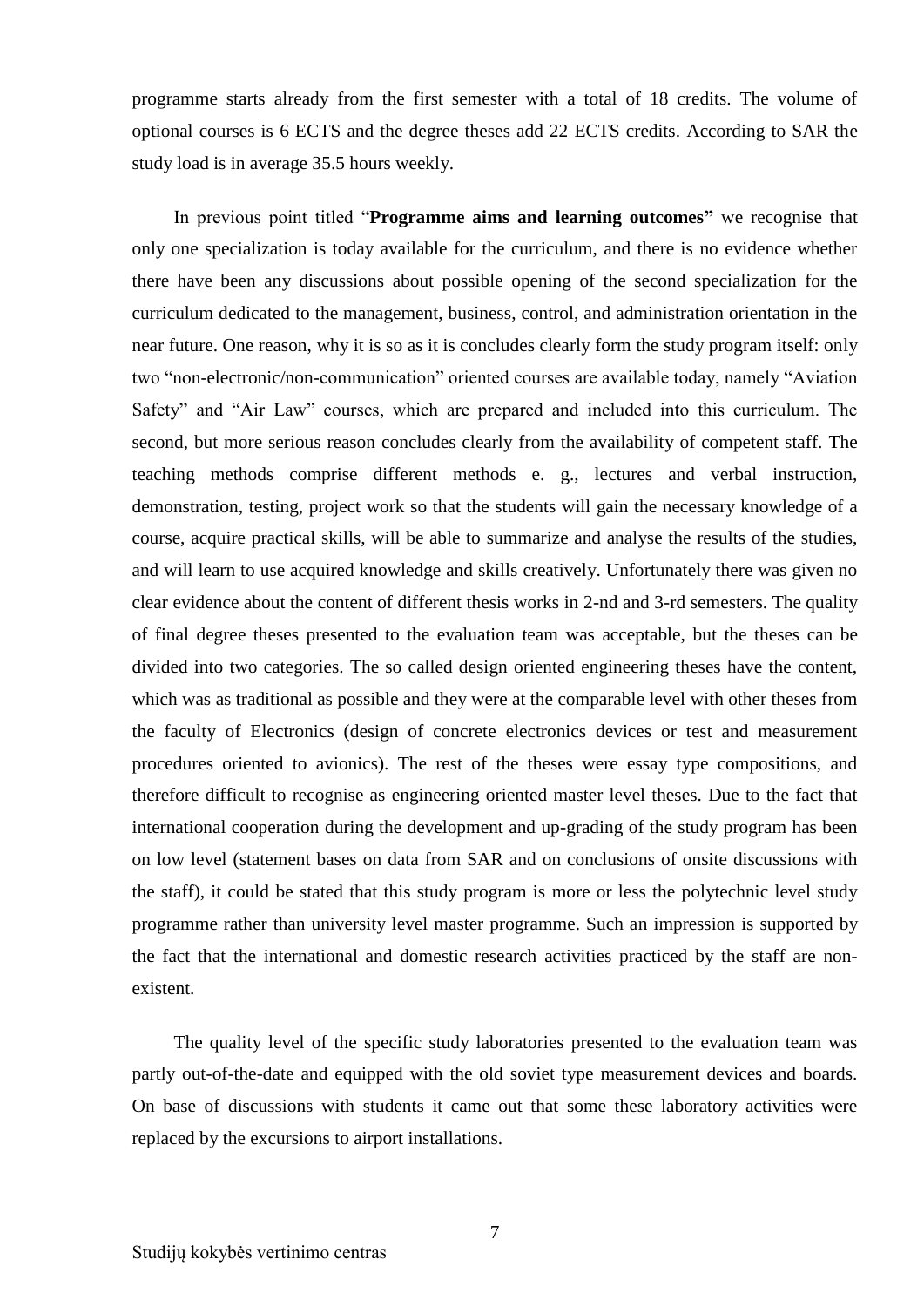## **Strength**

- The study programme design meets legal requirements;
- The study subjects and modules are spread evenly.

#### **Weakness**

- Self-evaluation report missed the key weakness in the operation of this study programme e.g. quality of facilities, access to up-to-date avionic systems etc.;
- No clear evidence is presented that the programme reflects the latest achievements in science and technologies in avionics;
- Laboratory works are replaced with the excursions to airport installations.

#### <span id="page-7-0"></span>*3. Staff*

In the study year 2010/11 there was 5 full time and 3 part time teachers active in the master study programme. This results in a ratio of university teachers to students about 0.53, which is an excellent result for possible high quality tuition of the master students. Unfortunately the staff age structure reflects a catastrophic mixture between very experienced teachers and young staff members. The four of five full time teachers are 67 years old or older. On base of discussions with the staff the evaluation team become to be informed that there are only two PhD students available as a substitute for the teaching activities in the near future. So the continues age profile of the teaching staff is missing, and also it turned out that the staff development plan is missing in the department. The qualification of the staff members is well documented, but the required qualification of the professors and other teaching staff members seems to be outdated. The international R&D activities are very weak and the staff international exchange rate is extremely low. The total number of publications is low and these few publications mentioned in CV-s of some of the professors have all domestic character. From the SAR and during the onsite visit no clear explanation was given whether all lecturers have raised their qualifications at least once in a 5-year tenure doing internships of 2 to 6 months at companies or scientific institutions. The actual number of PhD students is low.

#### **Strength**

 The number of the teaching staff is proportioned to the present number of students to ensure learning outcomes.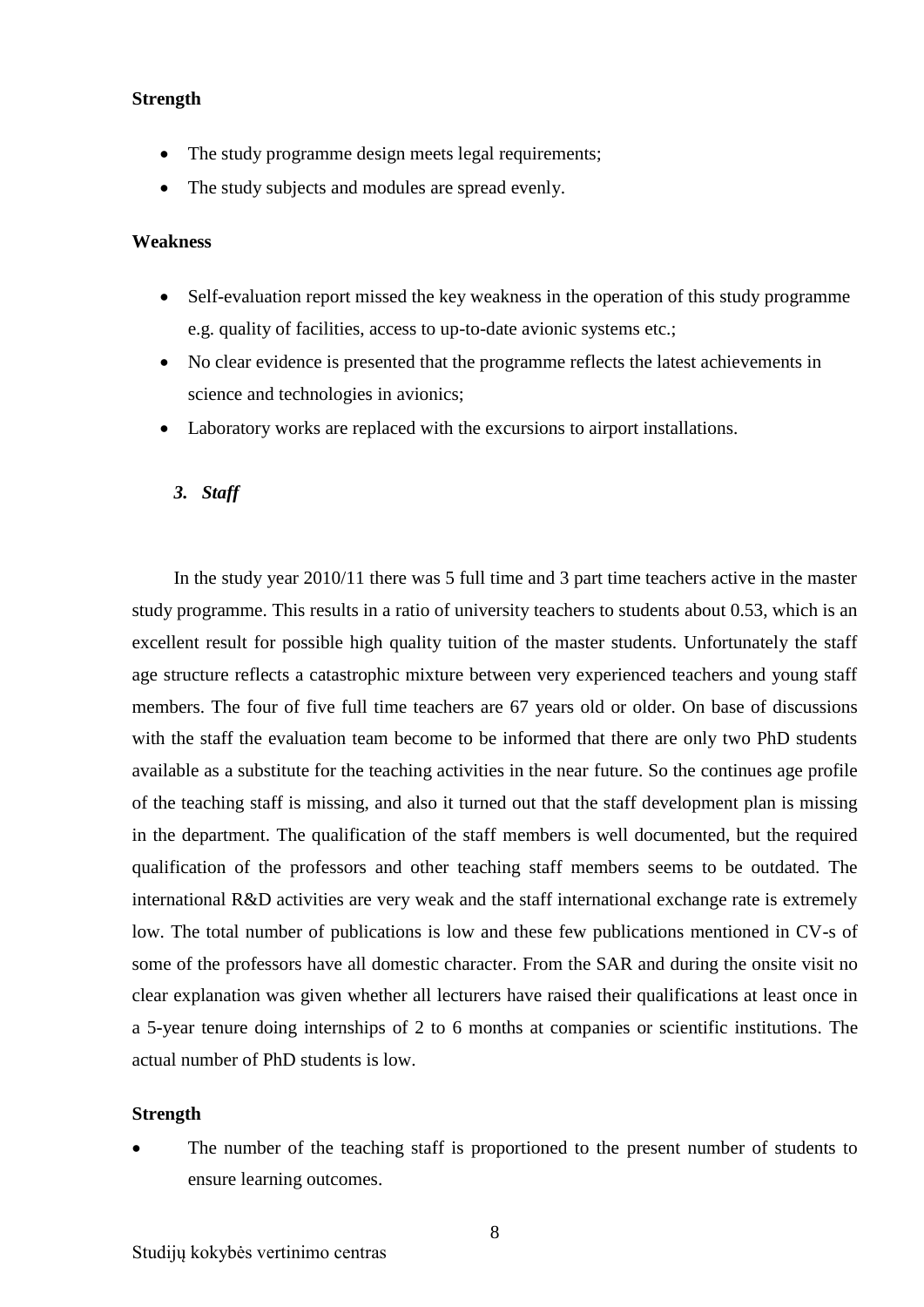#### **Weakness**

- No provision for developing staff competences;
- No evidence for the future human resource planning;
- No significant research activities of the teaching staff;
- No internationalization by the teaching staff and in study programme;
- The actual number of PhD students is low.

#### <span id="page-8-0"></span>*4. Facilities and learning resources*

During the onsite visit also the specific laboratories for Avionics department and the department's library was presented to the evaluation team. The impression of the evaluation team about the quality level of students teaching in a certain training laboratories became dejected. All the laboratory devices were from the soviet time and strongly out-of-date (like a museum). The only modern device was the flight simulator for small airplanes, but this device does not support directly the MA study programme of Avionics. Strong modernization of the teaching-training environment (student labs) is needed. The premises for specific research activities with high quality equipment were missing fully.

The evaluation team was told that since 2008 a project to modernize the laboratories started but no visible improvement was done with this respect. Also the students informed us that part of avionics studies take place at the premises of the Faculty of Electronics. From the SAR of the study program titled Electronics Engineering (VGTU Electronics Faculty) we recognize that the faculty has enough classrooms, laboratories and other premises available. The classrooms intended for giving lectures are equipped with stationary multimedia equipment. The services of VGTU library, as well as the reading room of the Faculty of Electronics are available for all master students and enough well equipped. Therefore it was difficult to understand the wish to keep the studies inside the environment of the Institute, where the equipment quality level of study laboratories, not speaking about the research facilities, is strongly out-dated.

During the onsite visit the department's library has been visited as well. The library was very small and equipped on average level (no computerized workplaces for students were available, only the quiet reading room for preparation and working through of the books or journals at place). Partly the books were on a high international quality level, but a lot of out-ofthe-date Russian language literature was still available. The list of the scientific journals is deficient. On base of SAR and from the onsite visit we came to the conclusion that from the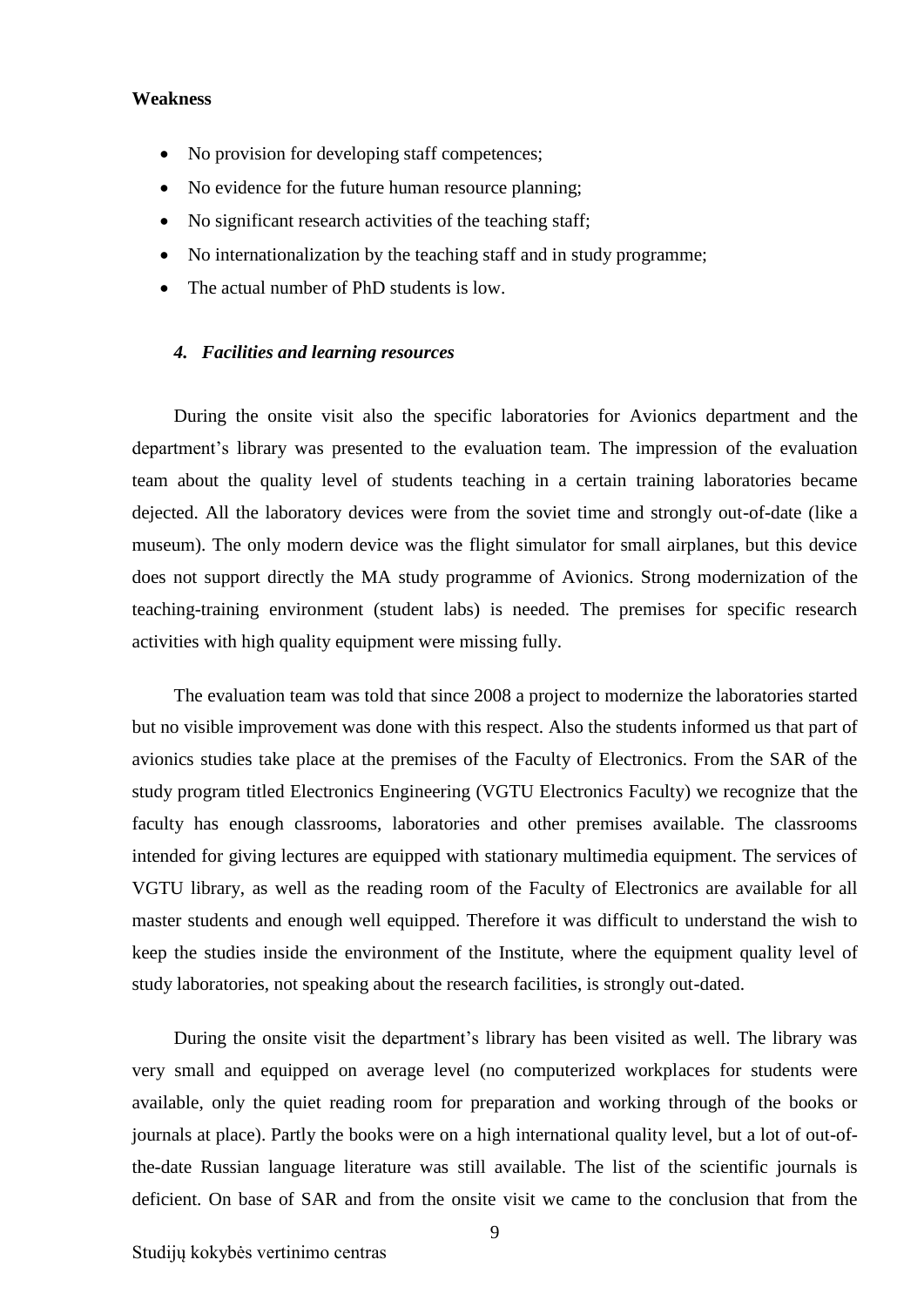important and obligatory high quality scientific journals like IEEE transactions on aerospace and electronics, or AIAA journal, etc., the availability of these journals is extremely accidental (e.g. from the journal IEEE transactions on aerospace and electronics only the following exemplars were available: 2009, Nr. 4, and 2010 Nr. 1).

Most of the referenced texts are written in Lithuanian and also all presented lecture notes were in Lithuanian.

#### **Strength**

 Almost all specific courses in study programme Avionics have adequate and accessible domestic textbooks or instructions.

#### **Weakness**

- Laboratory equipment is completely outdated;
- The list of the scientific journals is deficient, and the availability of these journals is extremely accidental;
- Arrangements for students' practices are conservative, and should be organised better;
- The permanent access to the computer work-stations is under-developed; and therefore should be improved and provided for all students;
- Self-evaluation report misses the key weakness in the operation of this study programme e.g. quality of facilities, access to up-to-date avionic systems etc.

#### <span id="page-9-0"></span>*5. Study process and student assessment*

The master student admission is done by the University Admission Committee. Applicants with the highest scores are enrolled for the planned number of places. From the SAR the number of take-in students for the study programme Avionics over two last years has been relatively low (2009/2010 9 students, and 2010/2011 8 students). In the same time the success rate has significantly been improved during the last few years. The master program is full-time studies (2 years lasting). However, the majority of master students are full-time working at companies to support themselves. According to the teaching staff and the students, the lectures are held in the evenings, that working students could attend the lectures. In such case, the working students have to manage the extreme workload per week. As the result, the working students does not devote sufficient amount of time for studies. The solution could be to extend the master program

Studijų kokybės vertinimo centras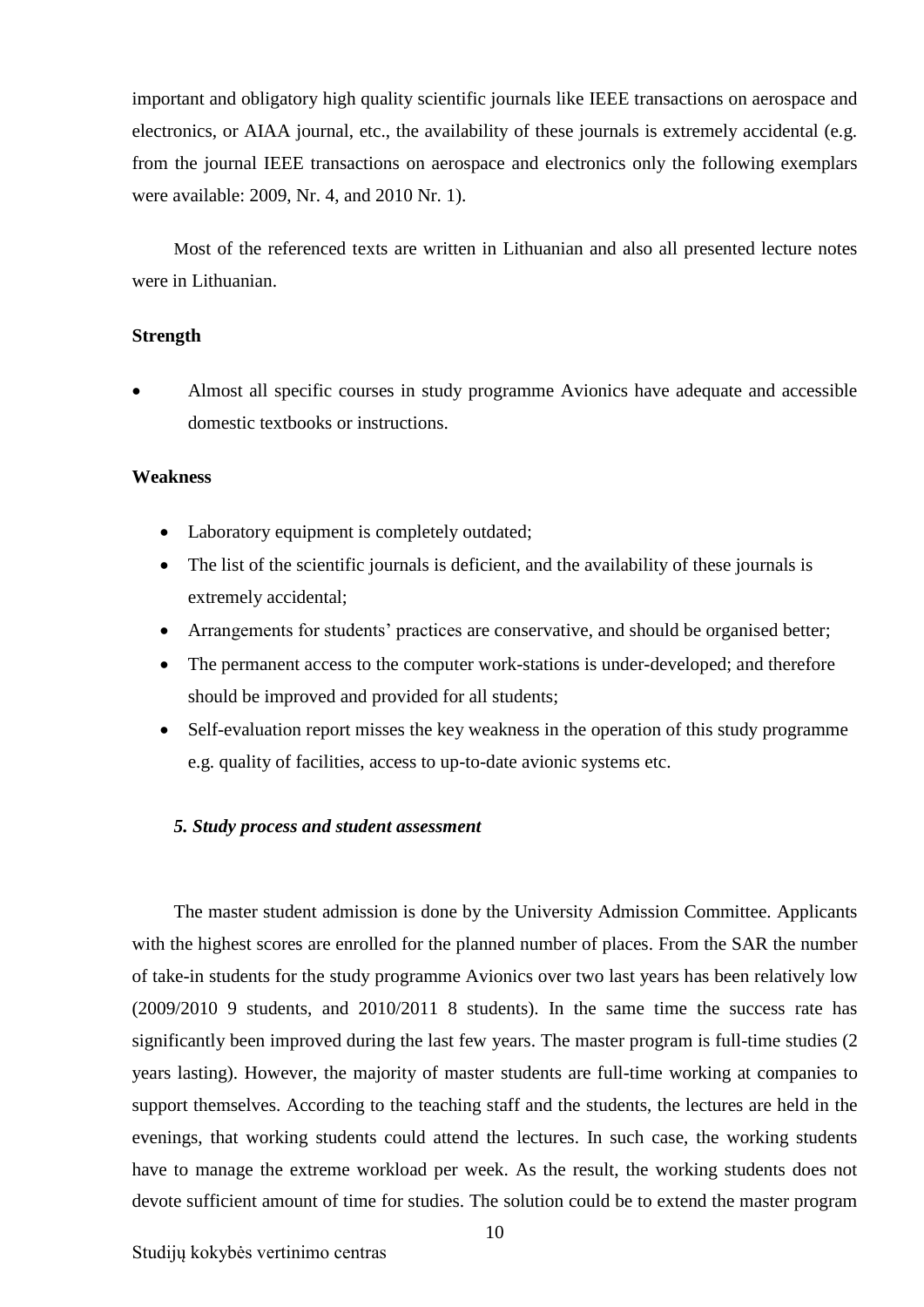for the full-time working students to 3 years. There is adequate information about the study programme *Avionics* available e.g. on the web site of VGTU, at the University admission commission. VGTU regularly organizes open-door days, involving the head of department. During these meetings the students can find out their concerns regarding study programme, modules and study processes.

The social side of the studies looks like as:

- Social grant encompasses 3 BSI (basic social benefits) (1 BSI =  $130$  Lt). This scholarship is allocated for the students who are from poor families or live alone and are entitled to the financial social support.
- Incentive memorial scholarships are awarded for good study results
- One-time scholarships are awarded for the active cultural, sports and other social activities for the interests of the university and faculty. The maximum size of the onetime scholarships is 3 to BSI.

The assessment of students' knowledge is in agreement with the official legislation. The assessment formula is provided in each module. Students who did not accomplish the term paper or project are not allowed to enter for examination. After the examination students have an opportunity to get acquainted with their assessment sheets, teacher's remarks and the assessment. This provides conditions and opportunities for the unbiased assessment of students' knowledge. Examination results are published in the University information system "Medeinė". The lack of laboratories and up-to-date laboratory equipment cannot ensure the development of practical skills. The students and alumni informed that they do not do the laboratory works. The excursions to the airport cannot replace the practical work for engineering students.

The general requirements for the Master's thesis and the approval commission are in agreement with the official legal requirements. The students oblige to publish their research results in scientific journal and present in students' scientific conference organized by VGTU before they are defending the master thesis. The thesis must be based on independent analytical or applied research, knowledge application or developed as a project, revealing competencies that correspond with the programme aims. The defense commission of final thesis is conservative and may lack the benchmarking ability due to non-existing mobility of teaching staff. The results of final work defence are discussed with the committee chairmen in the department meetings. After such discussions the learning outcomes of separate study subjects are reviewed with the external experts. However, due to the poor participation in the research of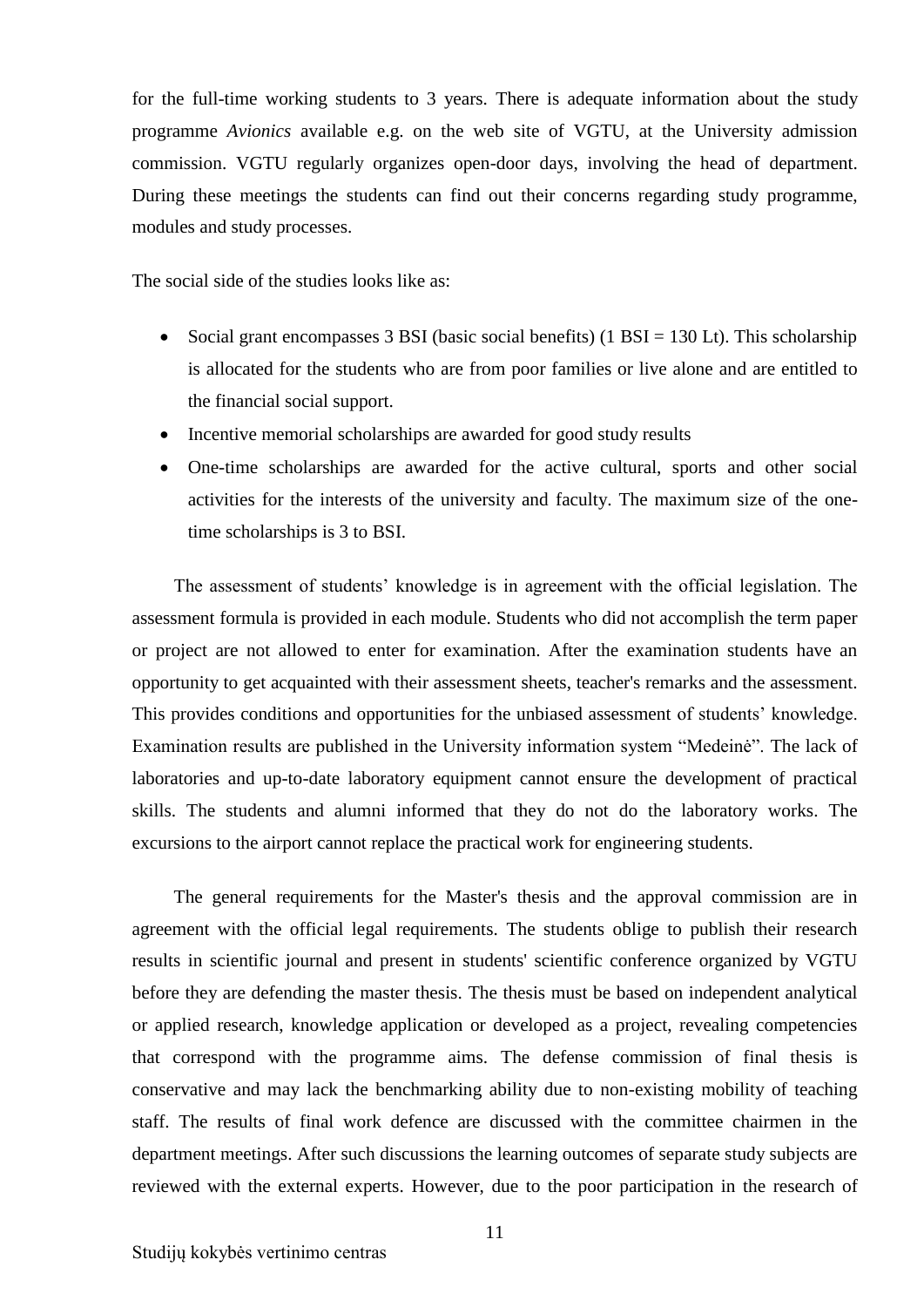teaching staff the students have low motivation to choose the PhD studies after graduation. At the time of the visit there were 2 PhD students at the Institute of Avionics.

The career days are organized by VGTU with a purpose to attract international and domestic companies to cooperate with students, to advise them, to introduce students to career opportunities in their companies. A separate unit – VGTU career direction, has a goal to establish the cooperation between university and business, government agencies, consultations regarding participation in programme, professional training, retraining and graduate employment. The employers are satisfied with the competence of graduated students. The employers outlined good theoretical understanding in the field of avionics of graduated students. However, the employers agree that graduated students' lack of practical skills.

All the previously named activities show the good quality of the university generally. On base of onsite meetings with the staff and leadership of the department they recognise the availability of such services from the university side and they affirmed the participation in one or other way in all events organised or governed by the University for the study process or assessment procedure.

The internalization of the program is out of scope. The Institute offers the Socrates/Erasmus exchange program with the University of Zilina and the Technical University of Brno. However, no students have used this opportunity. The reasons are (1) the low motivation of students to gain more practice abroad, (2) not sufficient knowledge of foreign language, and (3) students are working part or full time jobs during their MA study period. The MA students expressed the small interest to the participation in the exchange programs. The teaching staff and program administration do not tend to encourage students for mobility programs.

For conclusions, the students are very dedicated to the field of studies driven by the passion for the airplanes. The students are motivated to study the program and agree that program gives the advantages if compare to other EE study programs in Lithuania. However, the alumni agreed, that study program should decrease the work-practice period (5 years), which is necessary to get the certificate for individual work in Avionics industry, as they are specialized in the field of Avionics. However, the study program is very specific and isolated in the context of Lithuania; nevertheless the benchmarking of the program learning outcomes in international level does not exist.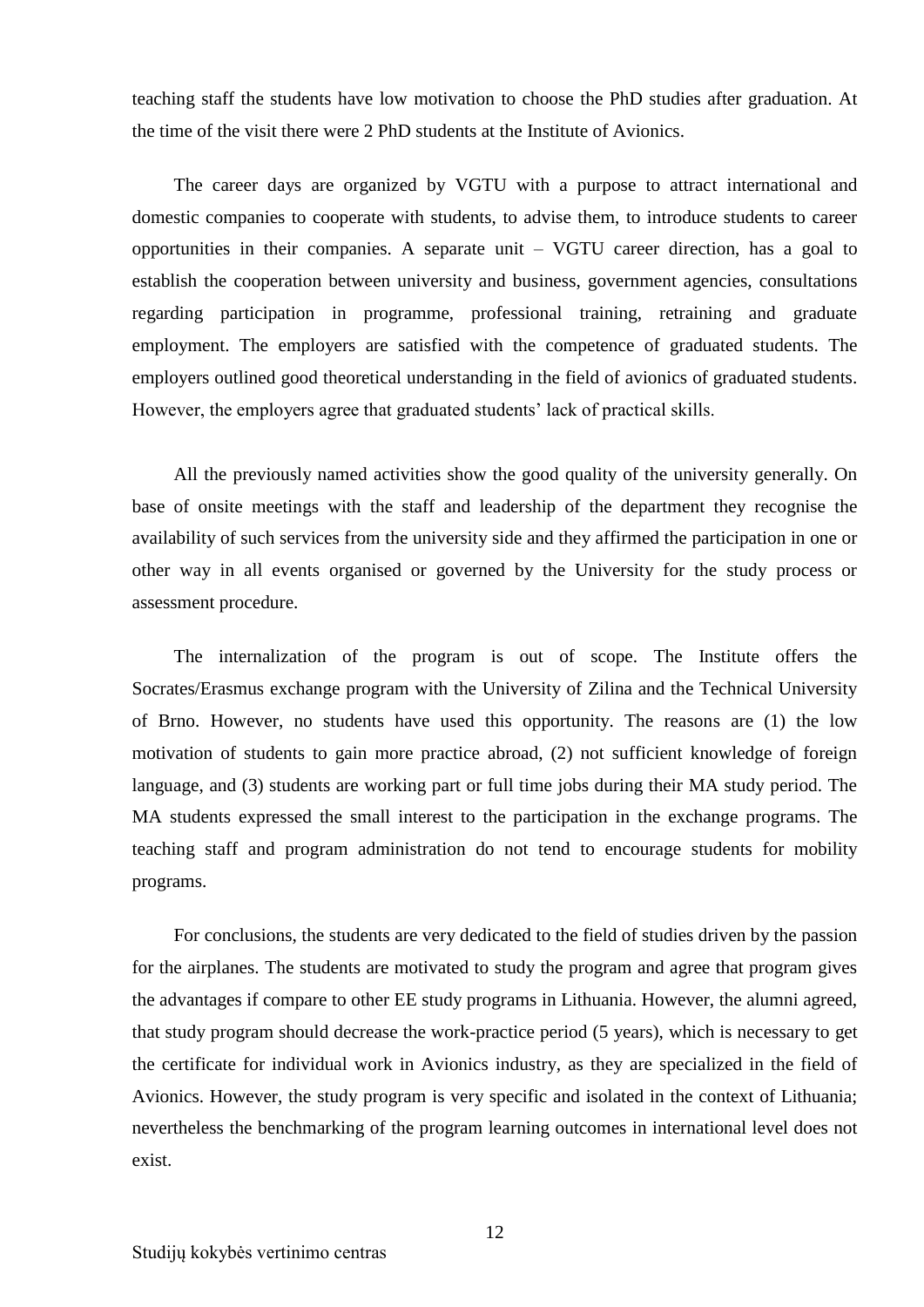### **Strength**

- There are dedicated students (in a spite of the limitations due to budget the staff is able to create motivated students), and the alumni and the employers seem to be satisfied with study program;
- The assessment system of students' performance adequate and publicly available;
- Professional activities of the majority of graduates meet the programme providers' expectations;

#### **Weakness**

- Although the students have opportunities to participate in student mobility programme (e.g. ERASMUS), little use is made of these opportunities;
- Although VGTU ensures an adequate level of academic and social support the number of students has notably decreased in the past few years.

#### <span id="page-12-0"></span>*6. Programme management*

The Study Committee is responsible for the structure of the programme and its conformity to the  $2<sup>nd</sup>$  study cycle programme requirements. The study programme "Avionics" was administrated until 2010 by the Programme Committee of four members J. Stankūnas (Director of Antanas Gustaitis Aviation Institute), D. Rudinskas (AGAI Deputy Director for study issues), K. Maceika (Head of the Department of Aviation Technologies), and Algimantas Jakučionis (Head of the Department of Avionics). Algimantas Jakučionis is the factual coordinator of the programme.

The learning outcomes of a study programme were reviewed and updated in 2008 and 2011. In 2009 after the enactment of the new list of "Study areas, fields and qualifications" for higher education the suggestion of the previous assessment expert group to assign this study programme to the field of *aviation technologies* was realized in 2010: "Avionics" study programme was assigned to the area of *technological sciences, field of Aeronautical engineering, branch of avionics and electrical engineering* and since 2011 the graduates of this programme will receive a *Master degree in Aeronautical engineering*.

During the discussions with the leadership of the department no clear picture was proposed about the responsibility of study committee and about the roles of teaching staff in questions of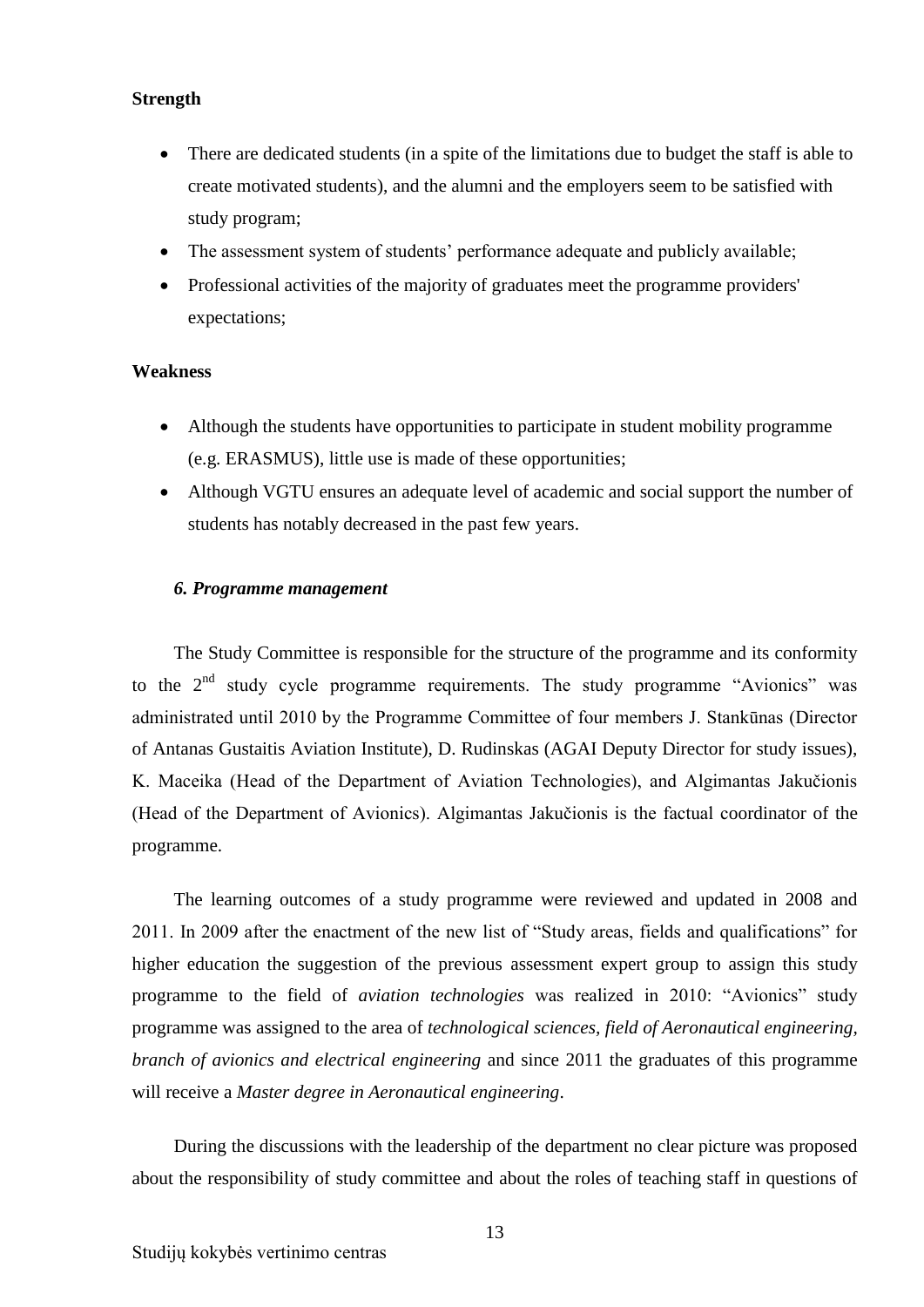solving the improvements of the study programme. On base of discussions with the students we recognised that for the students it is not clear how their opinion enters this process. From the other hand on base of SAR the issues of studies and the study program "Avionics" are discussed and handled by the Department of Avionics. The condition of the study program is being discussed by the AGAI authorities and representatives of the students. Unfortunately the students with whom we have spoken again were weakly informed about this mechanism too. So, we observed confusing and contradictory situation in study program management, which made difficult to understand properly the program management issues by the evaluation team.

# **Strength**

• Information and data on the implementation of the program seems to be regularly collected and discussed.

# **Weakness**

- Responsibilities for decisions and monitoring of the implementation of the programme are un-clearly allocated;
- Confusing and contradictory situation in study program management was observed (the information presented in SAR did not tie in with the oral information gathered by evaluation team at onsite visit), and therefore it made difficult to understand properly the program management issues by the evaluation team.

The overall major strengths and weaknesses on the study program Avionics are:

# Strength

- In the frames of given budget limitations the teaching staff has been able to create motivated students;
- The alumni and the employers seem to be satisfied with the study programme.

# Weakness

- Programme aims partly do not coincide with the study outcome and the present study programme is rather a conceptual overview of electronic systems associated with the aircraft industry;
- Self-evaluation report misses the key weakness in the operation of this study programme e.g. quality of facilities, access to up-to-date avionic systems etc.;
- Laboratory equipment are completely outdated, and the laboratory works are partly replaced by excursions to airport installations;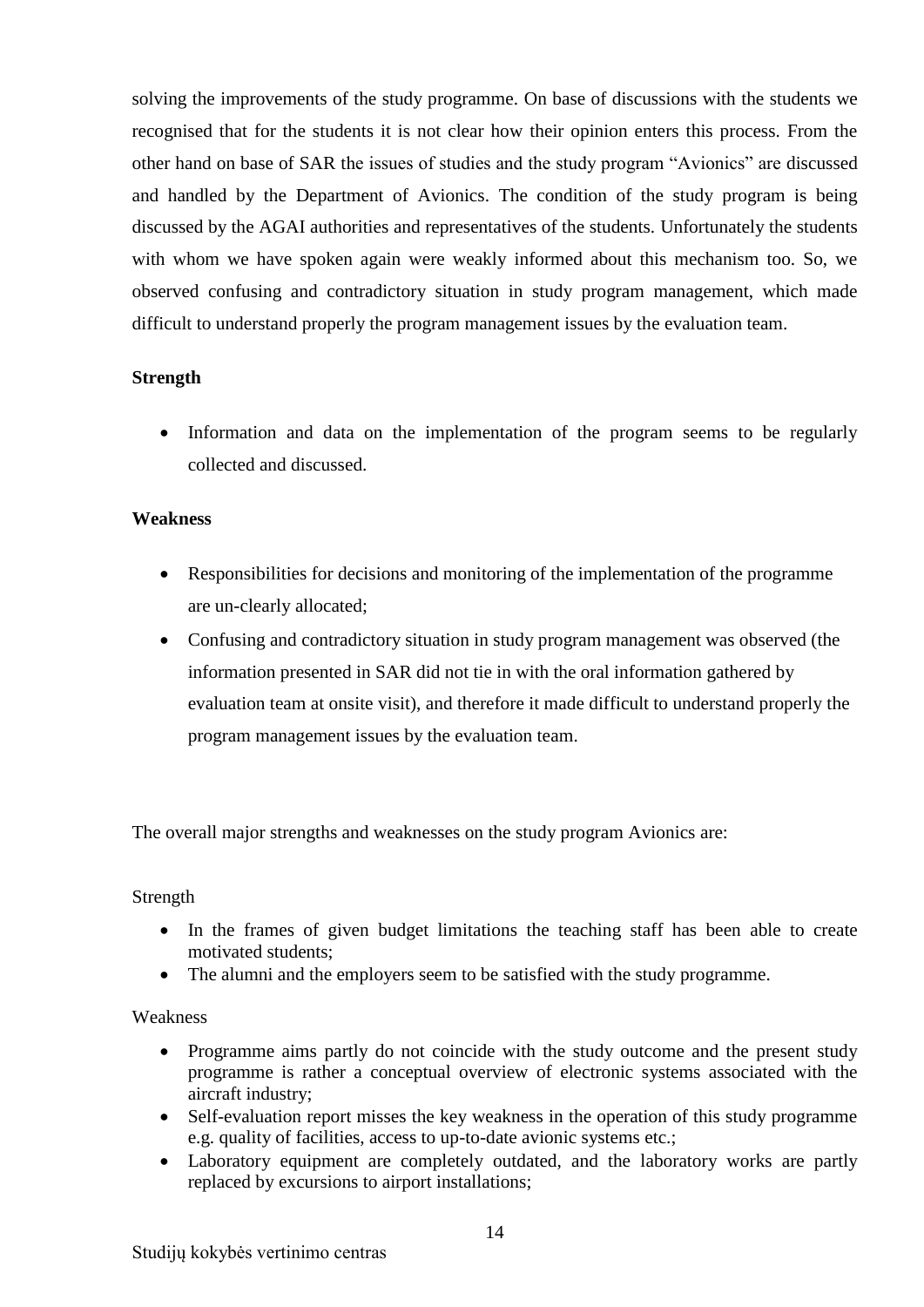- No evidence for the future human resource planning and staff competences development activities was given;
- The research activities and the number of international contacts of the staff members, both supporting the quality of the study program is weakly developed.

# <span id="page-14-0"></span>**III. RECOMMENDATIONS**

An option to be considered by the university is that the MA programme is better positioned in the faculty of electronics to give a clear strategic future and for it to be resourced at an appropriate level (to align it with the avionics specialization in the BA study programme in that faculty). In order to facilitate this process it might be suggested to integrate the study programme into the faculty of Electronics.